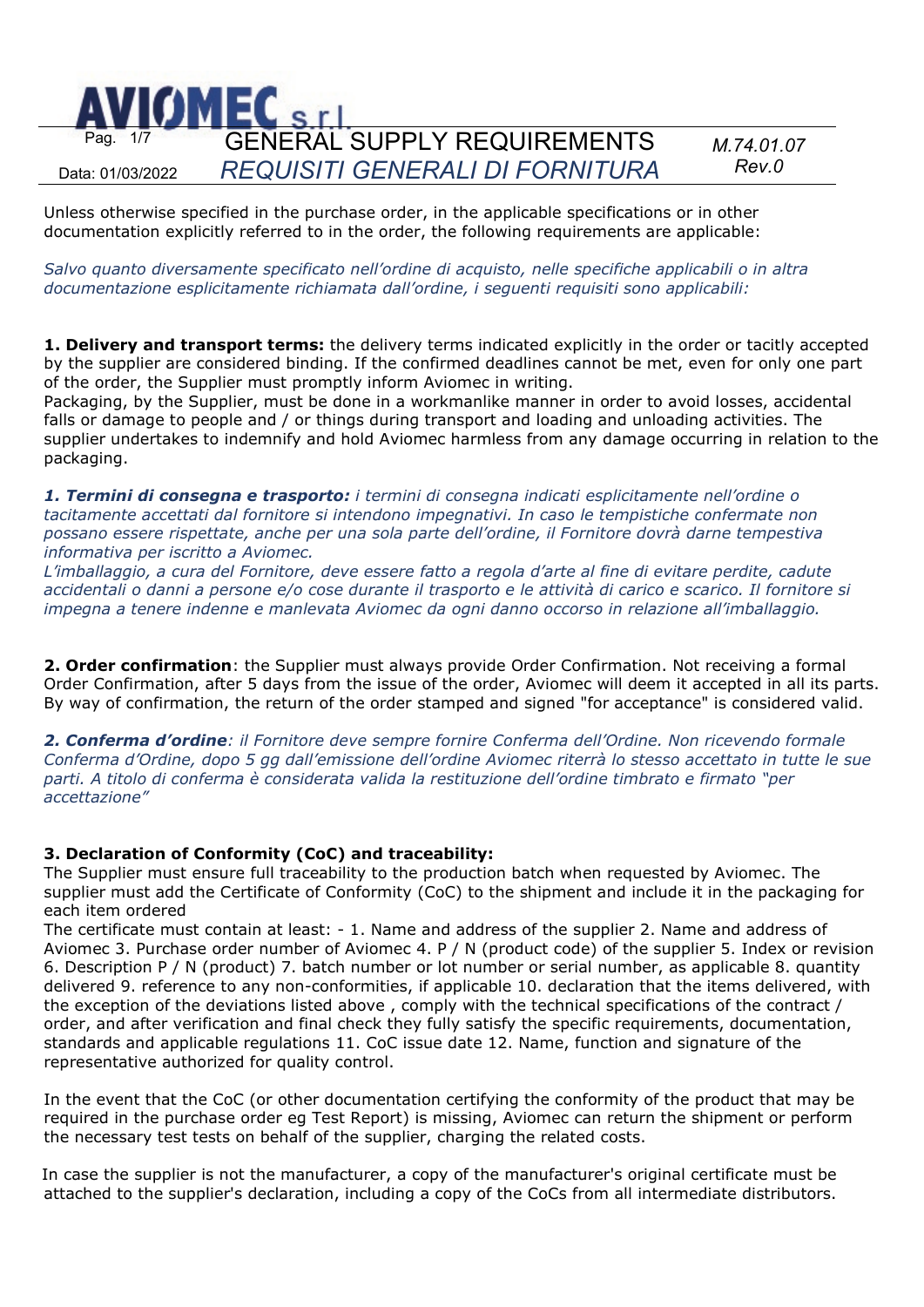

Under no circumstances should the supplier change the content of the original manufacturer's CoC.

## *3. Dichiarazione di Conformità (CoC) e tracciabilità:*

*Il Fornitore deve garantire la tracciabilità completa al lotto di produzione quando richiesto da Aviomec. Il fornitore deve aggiungere il Certificato di conformità (CoC) alla spedizione incluso nell'imballo per ogni articolo ordinato.*

*Il certificato deve contenere almeno: - 1. nome e indirizzo del fornitore 2. Nome e indirizzo di Aviomec 3. Numero ordine di acquisto di Aviomec 4. P/N (codice prodotto) del fornitore 5. Indice o revisione 6. Descrizione P/N (prodotto) 7. numero di batch o numero di lotto o numero di serie, a seconda dei casi 8. quantità consegnata 9. riferimento a eventuali non conformità, se applicabile 10. dichiarazione che gli articoli consegnati, ad eccezione degli scostamenti sopra elencati, sono conformi alle specifiche tecniche del contratto/ordine, e dopo la verifica e il controllo finale soddisfano completamente i requisiti specifici, la documentazione, gli standard e le normative applicabili 11. Data di rilascio del CoC 12. Nome, funzione e firma del rappresentante autorizzato al controllo qualità.*

*Nel caso in cui manchi il CoC (o altra documentazione attestante la conformità del prodotto eventualmente richiesta nell'ordine di acquisto es. Test Report) Aviomec può restituire la spedizione o eseguire i test di prova necessari per conto del fornitore addebitando i relativi costi.*

*Nel caso in cui il fornitore non sia il produttore, una copia del certificato originale del produttore deve essere unita alla dichiarazione del fornitore, inclusa la copia dei CoC da tutti i distributori intermedi. In nessun caso il fornitore deve modificare il contenuto del CoC del produttore originale.*

## **4. Product certification - EN10204**

In the order data for product certification, the following requirements can be recalled in accordance with EN10204. For greater clarity, we report their meaning in the following table.

| EN10204-2-1 | declaration of conformity of the material by the manufacturer without data regarding<br>laboratory tests such as chemical analysis of the casting and mechanical tests                                                                                                          |
|-------------|---------------------------------------------------------------------------------------------------------------------------------------------------------------------------------------------------------------------------------------------------------------------------------|
| EN10204-2-2 | the material is defined compliant on the basis of tests carried out on a product of the<br>same type made with the same process and with the same internal procedures (non-<br>specific inspection)                                                                             |
| EN10204-3-1 | document with which the manufacturer certifies the conformity of the material on the<br>basis of tests performed on samples of the same casting and the same lot (specific<br>inspection). The document is issued by an internal quality control officer within the<br>company; |
| EN10204-3-2 | document with which the manufacturer certifies the conformity of the material on the<br>basis of tests performed and certified by a third party.                                                                                                                                |

## *4. Certificazione di prodotto - EN10204*

*Nei dati dell'ordine per la certificazione del prodotto possono essere richiamati i seguenti requisiti in accordo alla EN10204. Per maggiore chiarezza ne riportiamo il significato nella seguente tabella.* 

| accordo and Entrezo II Termaggiore chiarczza ne riportiamo ir sigmneato nena seguente tabella. |                                                                                              |
|------------------------------------------------------------------------------------------------|----------------------------------------------------------------------------------------------|
| EN10204-2-1                                                                                    | dichiarazione di conformità del materiale da parte del costruttore priva di dati             |
|                                                                                                | riguardanti test di laboratorio quali analisi chimica della colata e prove meccaniche        |
| EN10204-2-2                                                                                    | il materiale viene definito conforme sulla base di test eseguiti sul prodotto della stessa   |
|                                                                                                | tipologia realizzato con lo stesso processo e con le stesse procedure interne (non           |
|                                                                                                | specific inspection)                                                                         |
| EN10204-3-1                                                                                    | documento con il quale il produttore attesta la conformità del materiale sulla base di       |
|                                                                                                | test eseguiti su campioni della stessa colata e dello stesso lotto (specific inspection). Il |
|                                                                                                | documento è rilasciato da un addetto del controllo qualità interno all'azienda;              |
| EN10204-3-2                                                                                    | documento con il quale il produttore attesta la conformità del materiale sulla base di       |
|                                                                                                | test esequiti e certificati da un ente terzo.                                                |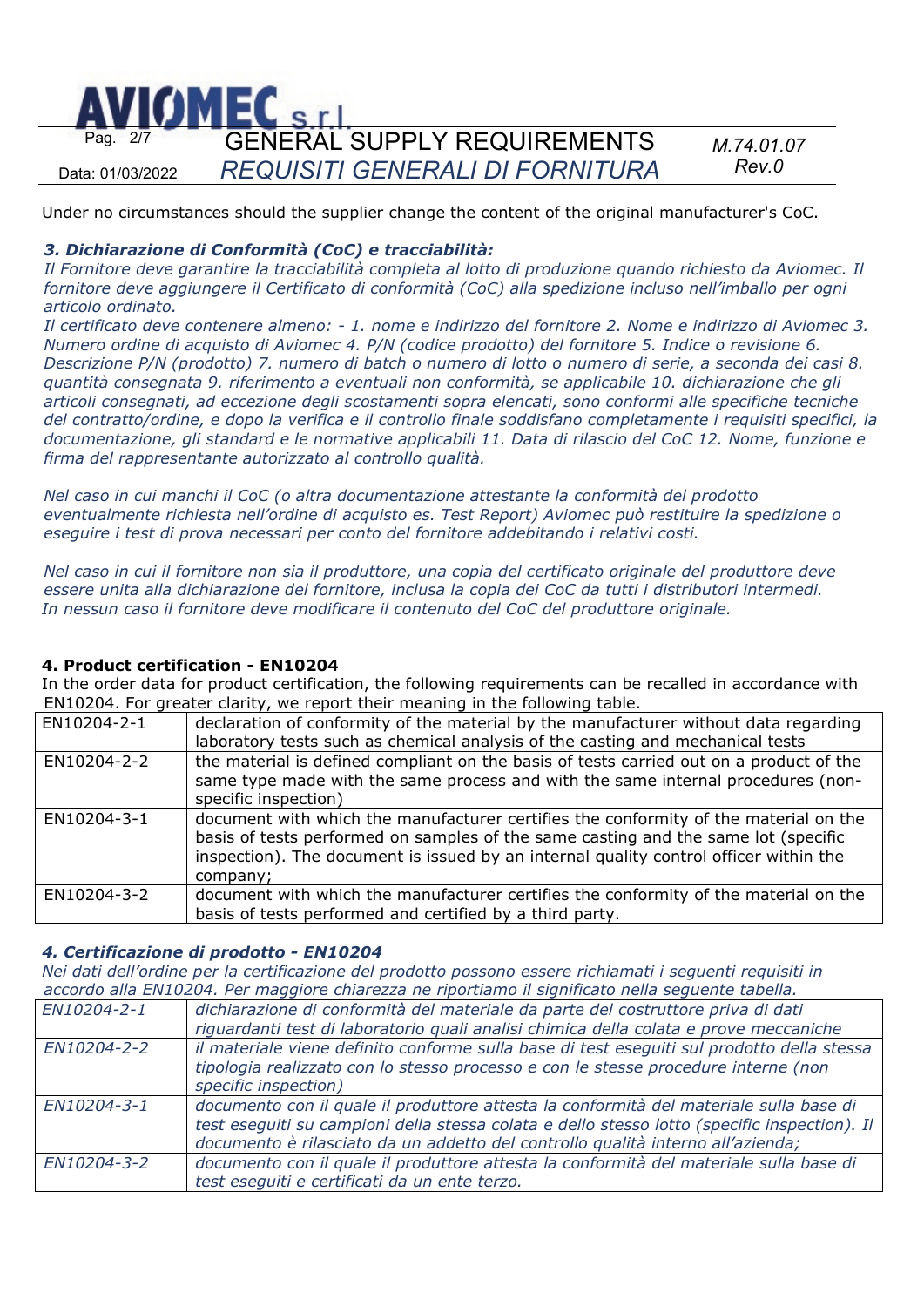

## **5. Shelf Life and limited life items**

Where applicable items must be supplied with a residual shelf life greater than at least 80%, unless otherwise agreed or indicated in the requirements.

## *5. Shelf Life e articoli a vita limitata*

*Ove applicabile gli articoli devono essere forniti con una vita commerciale residua superiore almeno al 80%, se non diversamente concordato o indicato nei requisiti.*

**6. Materials delivered in excess**: Aviomec assumes no responsibility whatsoever for the materials supplied in excess of the quantities referred to in this order, even if they were introduced in its warehouses. Aviomec will therefore have the right to return these quantities to the supplier at the supplier's expense and risk. The acceptance tolerance of the materials delivered in excess is  $0 \div + 10\%$ .

*6. Materiali consegnati in eccedenza: Aviomec non assume responsabilità di sorta per i materiali forniti in eccedenza sui quantitativi di cui alla presente ordinazione, anche nel caso in cui fossero stati introdotti nei suoi magazzini. Aviomec avrà pertanto la facoltà di restituire detti quantitativi al fornitore a spese e rischio di questi. La tolleranza di accettazione dei materiali consegnati in eccedenza è 0 ÷ +10%.*

**7. Guarantee of good functioning**: defects and faults in the delivered goods will always be reported in writing to the supplier. The complaint relating to such defects can always be invoked by Aviomec at any time after receipt of the goods even if the same has already been resold to the end customer.

*7. Garanzia di buon funzionamento: vizi e difetti della merce consegnata saranno sempre denunciati per iscritto al fornitore. Il reclamo relativo a tali difetti potrà sempre essere invocato da parte di Aviomec in qualunque momento posteriormente alla ricezione della merce anche se la medesima fosse già stata rivenduta al Cliente finale.*

## **8. Vendor staff**

**8a.** Supplier personnel performing work affecting safety and compliance with product requirements must be competent based on adequate education, training, skills and experience. The supplier must maintain the expected level of competence, training and awareness for all personnel performing work for Aviomec.

## *8. Personale del fornitore*

*8a. il personale del fornitore che esegue lavori che incidono sulla sicurezza e sulla conformità ai requisiti del prodotto deve essere competente sulla base di adeguata istruzione, formazione, abilità ed esperienza. Il fornitore deve mantenere il livello previsto di competenza, formazione e consapevolezza per tutto il personale che svolge lavori per Aviomec.*

**8b.** Staff should be aware of their contribution to product or service compliance, product safety, and the importance of ethical behavior. Suppliers will ensure product safety by respecting to standard practices and adhering to requirements for critical items, key features and special requirements. Suppliers must commit to standards of ethics and business conduct by complying with all regulations and policies.

*8b. Il personale deve essere consapevole del proprio contributo alla conformità del prodotto o del servizio, alla sicurezza del prodotto e all'importanza del comportamento etico. I fornitori garantiranno la sicurezza del prodotto rispettando le pratiche standard e aderendo ai requisiti per gli articoli critici, caratteristiche*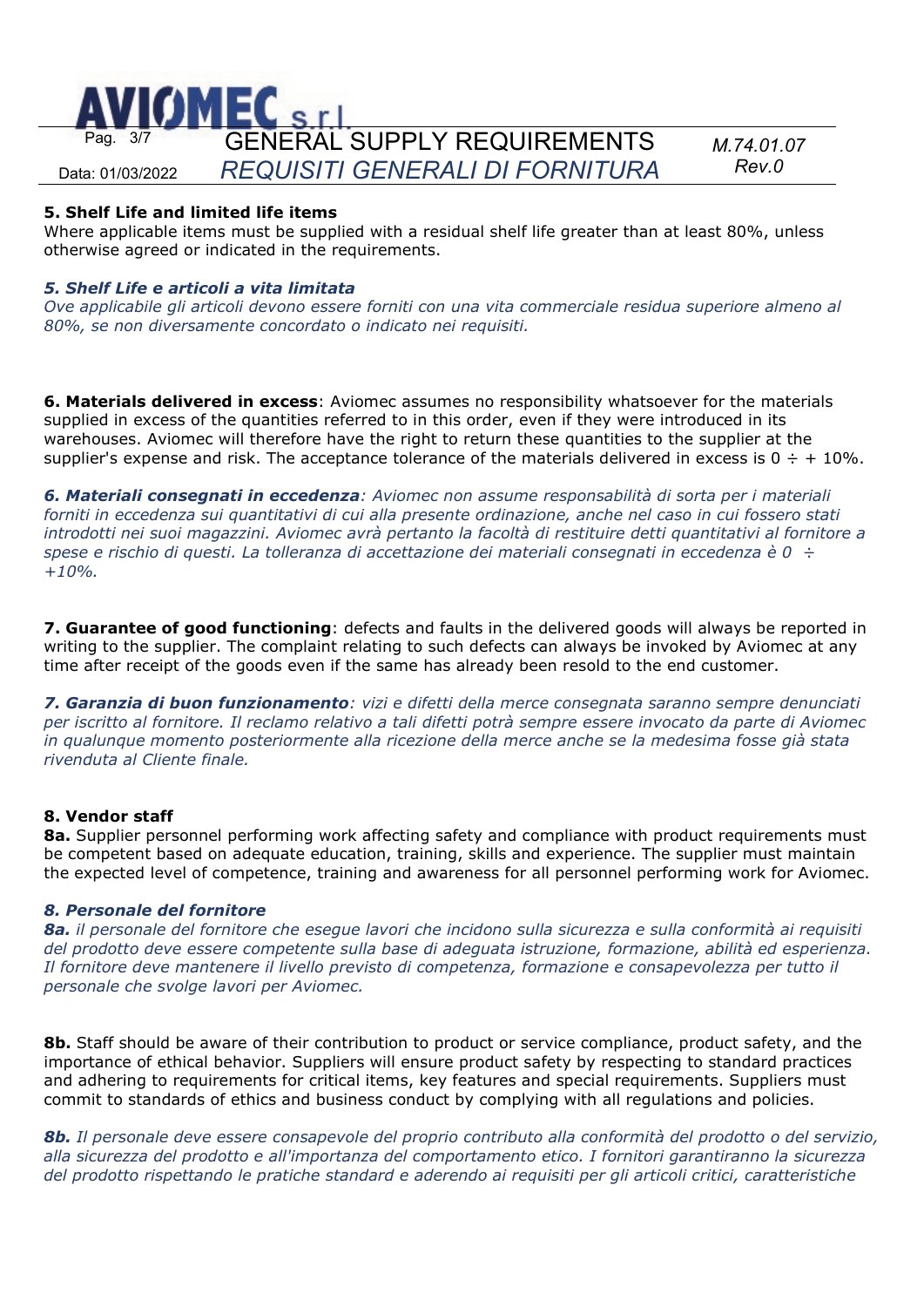

*chiave e requisiti speciali. I fornitori devono impegnarsi verso standard di etica e condotta aziendale rispettando tutti i regolamenti e le politiche.*

**9. Quality management system**: based on the product or service to be supplied the supplier's Quality Management System must meet the requirements of the ISO 9001 or AS9100 / EN9100 standards, applicable to their latest available edition. For some types of supply the certification to these standards issued by an accredited body can be considered a binding element.

When the approval of the end customer is a binding requirement (eg Leonardo), the supplier must promptly report to Aviomec any limitation or forfeiture of the same.

*9. Sistema di Gestione per la Qualità: in base al prodotto o servizio da fornire il Sistema di Gestione della Qualità del fornitore dovrà soddisfare i requisiti delle norme ISO 9001 o AS9100 / EN9100, applicabili alla loro ultima edizione disponibile. Per alcune tipologie di fornitura la certificazione a tali norme rilasciata da un ente accreditato potrà essere considerato un elemento vincolante. Quando l'approvazione del Cliente finale è un requisito vincolante (es. Leonardo) il fornitore deve segnalare prontamente ad Aviomec ogni eventuale limitazione o decadimento della stessa.* 

#### **10. Production on drawings or specifications or models**:

Models, specifications or intellectual property of Aviomec customers or their licensors may not be copied by the supplier or transmitted to other people or used by the supplier itself for purposes other than carrying out the supply.

## *10. Produzione su disegni o specifiche o modelli:*

*Modelli, specifiche o proprietà intellettuale dei clienti di Aviomec o dei loro licenzianti non possono essere copiati dal fornitore o trasmessi ad altre persone o utilizzati dal fornitore stesso per scopi diversi dall'effettuazione della fornitura.*

**11. Patented production supplies**: with the acceptance of the order, the supplier assumes full responsibility vis-à-vis Aviomec that the materials it will supply have not been and will not be produced in contravention of patents or proprietary licenses and guarantees Aviomec the freedom and lawfulness of use and of the trade of such materials both in Italy and abroad.

*11. Forniture di produzione brevettata: con l'accettazione dell'ordine il fornitore assume di fronte a Aviomec la piena responsabilità che i materiali che fornirà non sono stati e non saranno prodotti in contravvenzione a brevetti o licenze di privativa e garantisce a Aviomec la libertà e la liceità dell'uso e del commercio di detti materiali tanto in Italia che all'estero.* 

**12. Counterfeit parts**: the seller must establish and maintain a process to prevent counterfeit parts / materials and ensure that they are not delivered to the buyer. The purpose of this process must be to develop robust procedures to prevent the delivery of counterfeit parts and that products identified as counterfeit or suspected of being counterfeit are re-entered into the supply chain.

*12. Parti contraffatte: il venditore deve stabilire e mantenere attivo un processo di prevenzione delle parti/ materiali contraffatti e assicurare che essi non siano consegnati all'acquirente. Lo scopo di tale processo deve essere quello di sviluppare solide procedure atte a impedire la consegna di parti contraffatte e che prodotti identificati come contraffatti o sospetti di essere tali siano nuovamente immessi nella catena di fornitura.*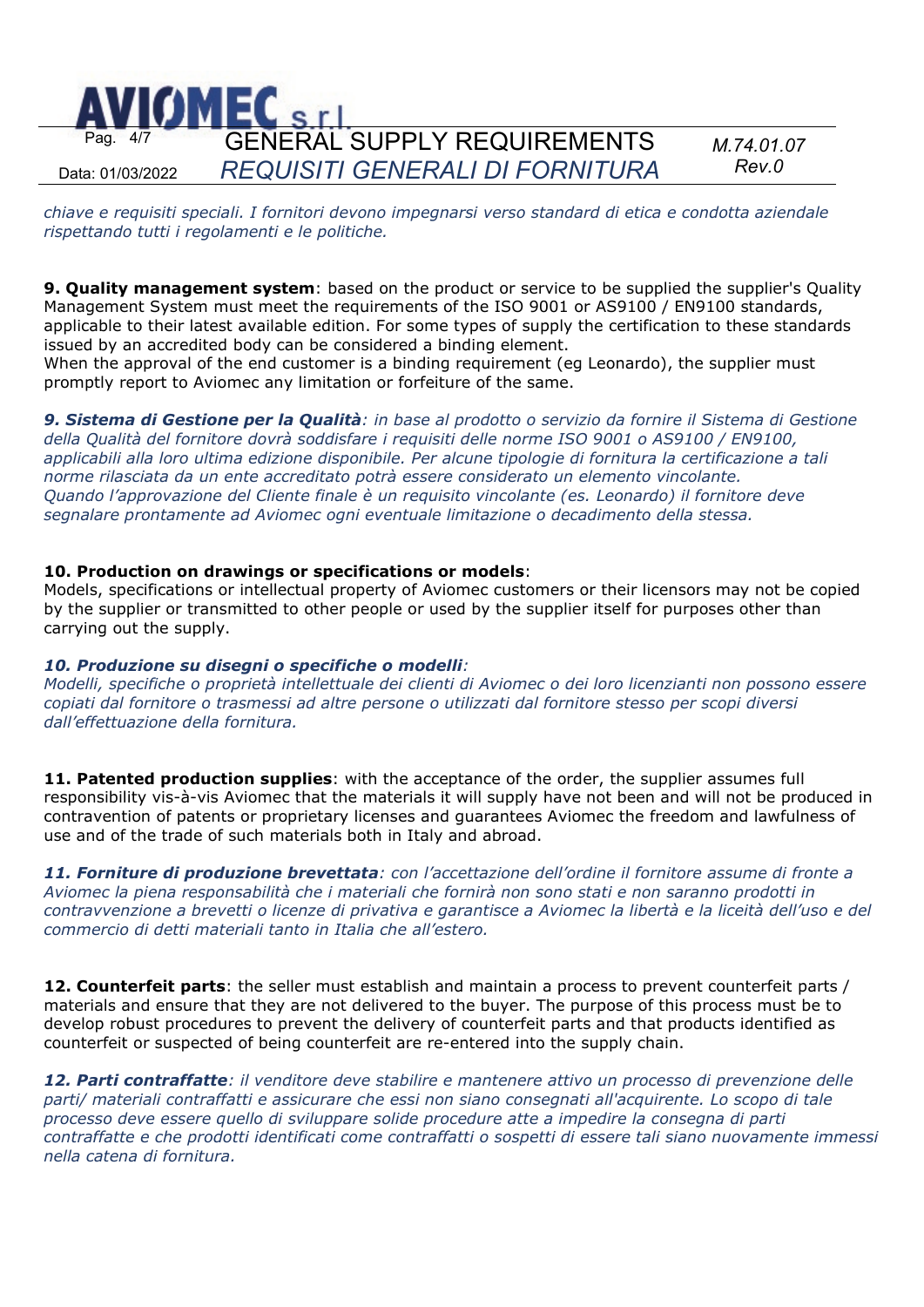

**13. Grant requests**: All deviations from requirements / specifications must be notified in writing to Aviomec prior to shipment, even if approved / granted by Aviomec's customer. The shipment will remain pending until Aviomec has defined further actions.

*13. Richieste di concessione: Tutte le deviazioni dai requisiti / specifiche devono essere comunicate per iscritto a Aviomec prima della spedizione, anche se approvate / concesse dal cliente di Aviomec. La spedizione rimarrà in sospeso finché Aviomec avrà definito ulteriori azioni.*

14. Change management: if the characteristics of the product, the production processes, the main suppliers, the factories or production plants have undergone changes that may have an impact on the product since the last shipment, Aviomec must be informed in writing before shipment. The supplier will only proceed with the shipment after Aviomec's written approval.

*14. Gestione delle modifiche: qualora le caratteristiche del prodotto, i processi di produzione, i principali fornitori, gli stabilimenti o gli impianti di produzione abbiano subito modifiche che possono avere impatto sul prodotto dall'ultima spedizione, Aviomec deve essere informata per iscritto prima della spedizione. Il fornitore procederà alla spedizione solo dopo approvazione scritta di Aviomec.*

**15. Right of access**: the representatives of Aviomec, its Customers and the competent authorities will have the right to access all the structures of the suppliers and any sub-suppliers involved in the order and all the applicable registrations in order to verify any aspect of the conformity of the supply with the requirements of quality, design and / or contractual. This investigation does not discharge the supplier / manufacturer from its responsibility to deliver the products in good time and in compliance with the agreed contractual requirements. Furthermore, the result of the verification does not release the supplier from its responsibilities in the event that the products are subsequently found to be unacceptable by Aviomec or its Customer.

*15. Diritto di accesso: i rappresentanti di Aviomec, dei suoi Clienti e delle autorità competenti avranno il diritto di accedere a tutte le strutture dei fornitori ed eventuali sub-fornitori coinvolti nell'ordine e a tutte le registrazioni applicabili al fine di verificare qualsiasi aspetto della conformità della fornitura ai requisiti di qualità, progettazione e/o contrattuali. Tale indagine non scarica il fornitore / produttore dalla sua responsabilità di consegnare i prodotti in tempo utile e nel rispetto dei requisiti contrattuali concordati. Il risultato della verifica non solleva inoltre il fornitore dalle proprie responsabilità nel caso in cui i prodotti siano successivamente riscontrati inaccettabili da Aviomec o dal suo Cliente.*

**16. Subcontractors:** The requirements mentioned in the purchase documents, applicable to subsuppliers / subcontractors, must be transferred to them by the supplier, including key characteristics where applicable.

*16. Subfornitori: I requisiti citati nei documenti di acquisto, applicabili ai sub-fornitori / subappaltatori, devono essere loro trasferiti a cura del fornitore, comprese le caratteristiche chiave ove applicabile.*

**17. Monitoring of suppliers**: external suppliers are periodically evaluated by Aviomec both for compliance (of product, process and / or service) and for the punctuality of deliveries. If applicable, external suppliers who do not meet the expected performance will be subjected to corrective action and may be demoted to the "Not Approved" status.

*17. Monitoraggio dei fornitori: i fornitori esterni sono valutati periodicamente da Aviomec sia per la conformità (di prodotto, processo e/o servizio) sia per la puntualità delle consegne. Se applicabile, i*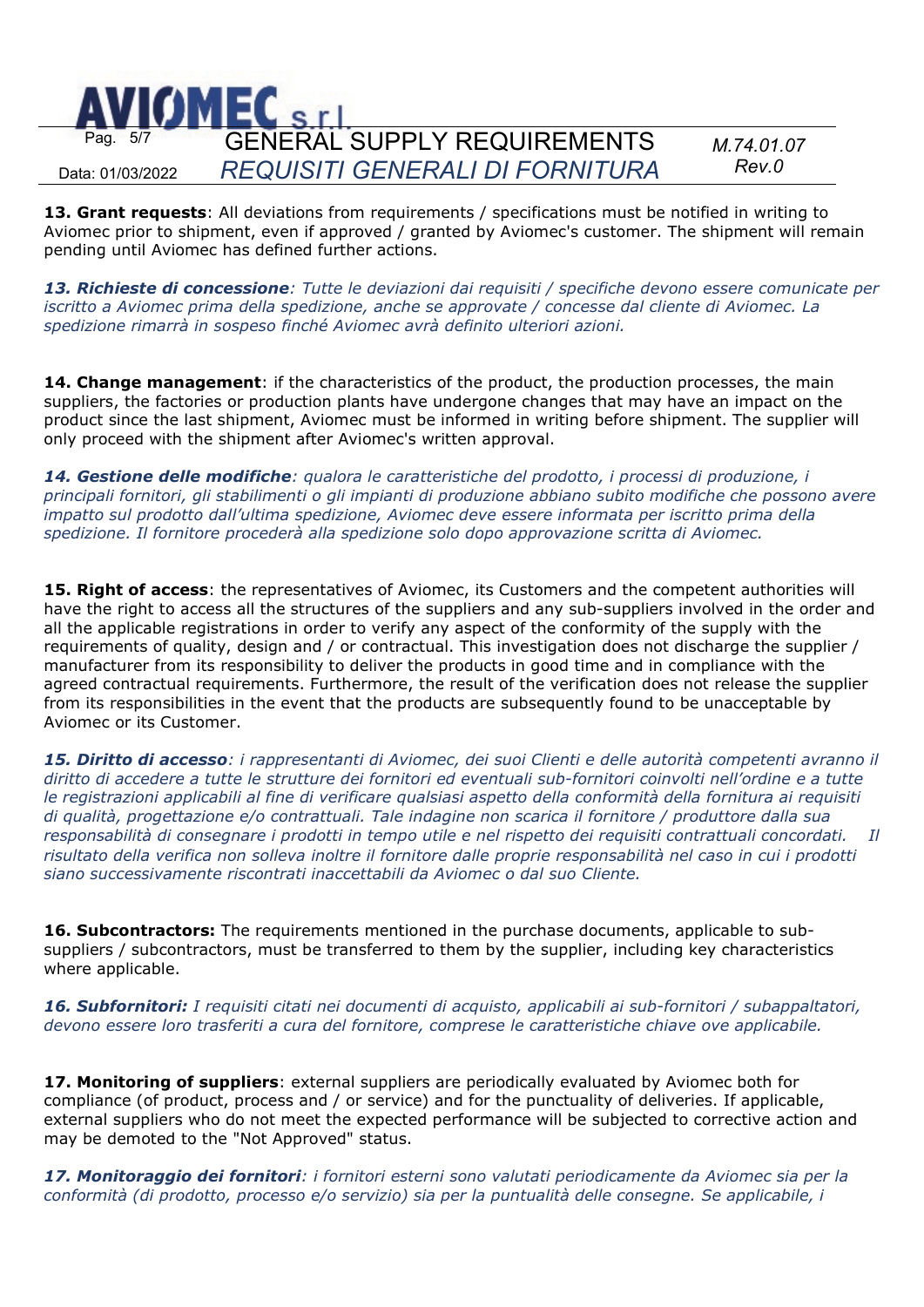

*fornitori esterni che non soddisfano le prestazioni attese saranno sottoposti a un'azione correttiva e potranno essere retrocessi nello stato "Non Approvato".*

**18. Production and control documents**: where applicable, the production data sheet must be made available to Aviomec or its Customer upon request.

*18. Documenti di produzione e controllo: ove applicabile, la scheda tecnica di produzione deve essere resa disponibile a Aviomec o il suo Cliente su richiesta.*

**19. Sampling inspection**: when sampling inspection is used as a means of product acceptance, the sampling plan must be justified on the basis of statistical principles recognized and appropriate for use (for example: adaptation of the sampling plan to the criticality of the product and the capacity of the process).

*19. Ispezione a campionamento: quando si utilizza l'ispezione a campionamento come mezzo per l'accettazione del prodotto, il piano di campionamento deve essere giustificato sulla base di principi statistici riconosciuti e appropriati per l'uso (ad esempio: adeguamento del piano di campionamento alla criticità del prodotto e alla capacità del processo).*

**20. Documented information**: Unless otherwise specified, the supplier must check the documented information to demonstrate compliance with the requirements and retain this documented information for the entire life of the product (LoP). Documented information retained as proof of compliance must be protected from inadvertent alteration. When documented information is managed electronically, data protection processes must be defined (e.g., protection from loss, unauthorized modification, inadvertent alteration, corruption, physical damage). Any loss, alteration or destruction of such quality records must be promptly reported to Aviomec.

*20. Informazioni documentate: salvo diversa indicazione, il fornitore deve controllare le informazioni documentate atte a dimostrare la conformità ai requisiti e conservare tali informazioni documentate per l'intera vita del prodotto (LoP). Le informazioni documentate conservate come prova di conformità devono essere protette da alterazioni involontarie. Quando le informazioni documentate sono gestite elettronicamente, devono essere definiti i processi di protezione dei dati (ad es. protezione dalla perdita, modifiche non autorizzate, alterazioni involontarie, corruzione, danni fisici). Qualsiasi perdita, alterazione o distruzione di tali registrazioni di qualità deve essere segnalata tempestivamente a Aviomec.*

**21. Uniformity of deliveries**: where applicable, the products delivered for each Purchase Order line must be of the same batch, i.e. made with the same material and in the same processing cycle. It is not possible to make split deliveries for the same Order line without the prior approval of Aviomec.

*21. Uniformità delle consegne: ove applicabile, i prodotti consegnati per ogni riga d'Ordine di Acquisto devono essere dello stesso lotto, cioè realizzati con lo stesso materiale e nello stesso ciclo di lavorazione. Non è possibile effettuare consegne divise per la stessa linea d'Ordine senza la preventiva approvazione di Aviomec.*

**22. Special Processes:** The Supplier will carry out a periodic and systematic evaluation of the personnel, equipment, methods and materials required in these special processes to ensure a positive control at all times. Objective proof of these assessments is made available to Aviomec and its customer upon request.